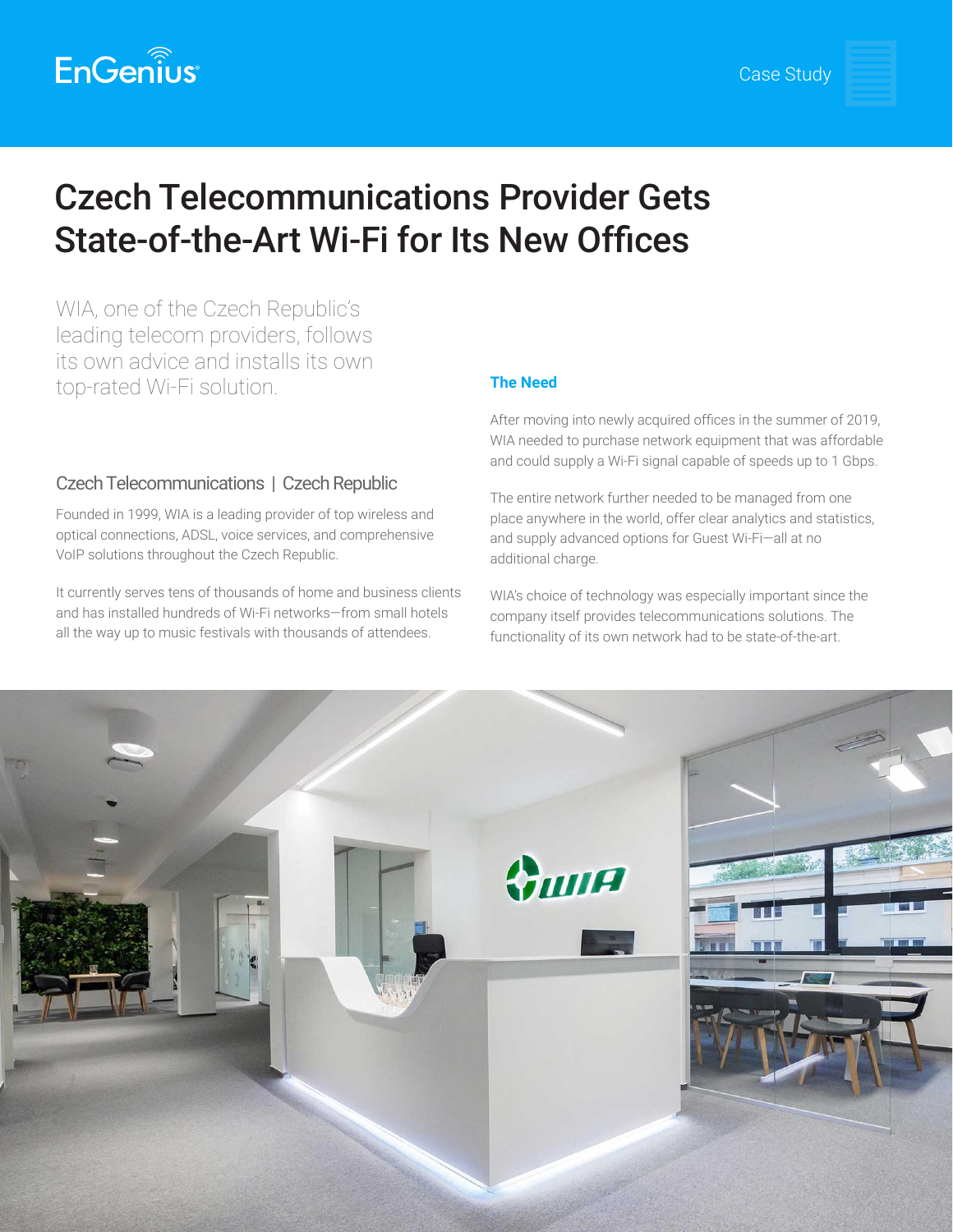

## **The Solution**

WIA found that the EnGenius Cloud solution provides a controller with a user friendly interface that reveals network problems at a glance. It centrally manages all EnGenius access points and switches, optimizing network operations, and providing detailed analysis.

In addition, EnGenius Cloud allows temporary vouchers for guests, a configurable captive portal, and worry-free 99.99% guaranteed Cloud availability. The solution comes with powerful PoE+ switches and the latest Wi-Fi 6 access points, all with a limited lifetime warranty.

Specifically, the network needed to cover two floors with a large open space filled with glass partitions. WIA decided on the dualband EnGenius ECW230 Wi-Fi 6 4×4 access point, which came with MU-MIMO support, a transmission speed of up to 3548 Mbps, a 2.5 Gbps Ethernet port, and full scalability.

Five access points were installed on each floor in the central corridor where the TX beamforming function could ensure a stable connection in all offices.

#### In all, EnGenius provided the following Wi-Fi devices:

- Two (2) **ECS5512FP** 2.5G PoE+ switches
- Full power to APs with 420W PoE budget, 2.5G metallic interface, and 10G uplink ports
- Ten (10) **ECW230** Wi-Fi 6 (802.11ax) 4×4 managed indoor access points
- Cloud management account for the entire network

"We have been operating the network without outages for almost a year. We observe not only an increase in productivity, but also a decrease in… coffee consumption."